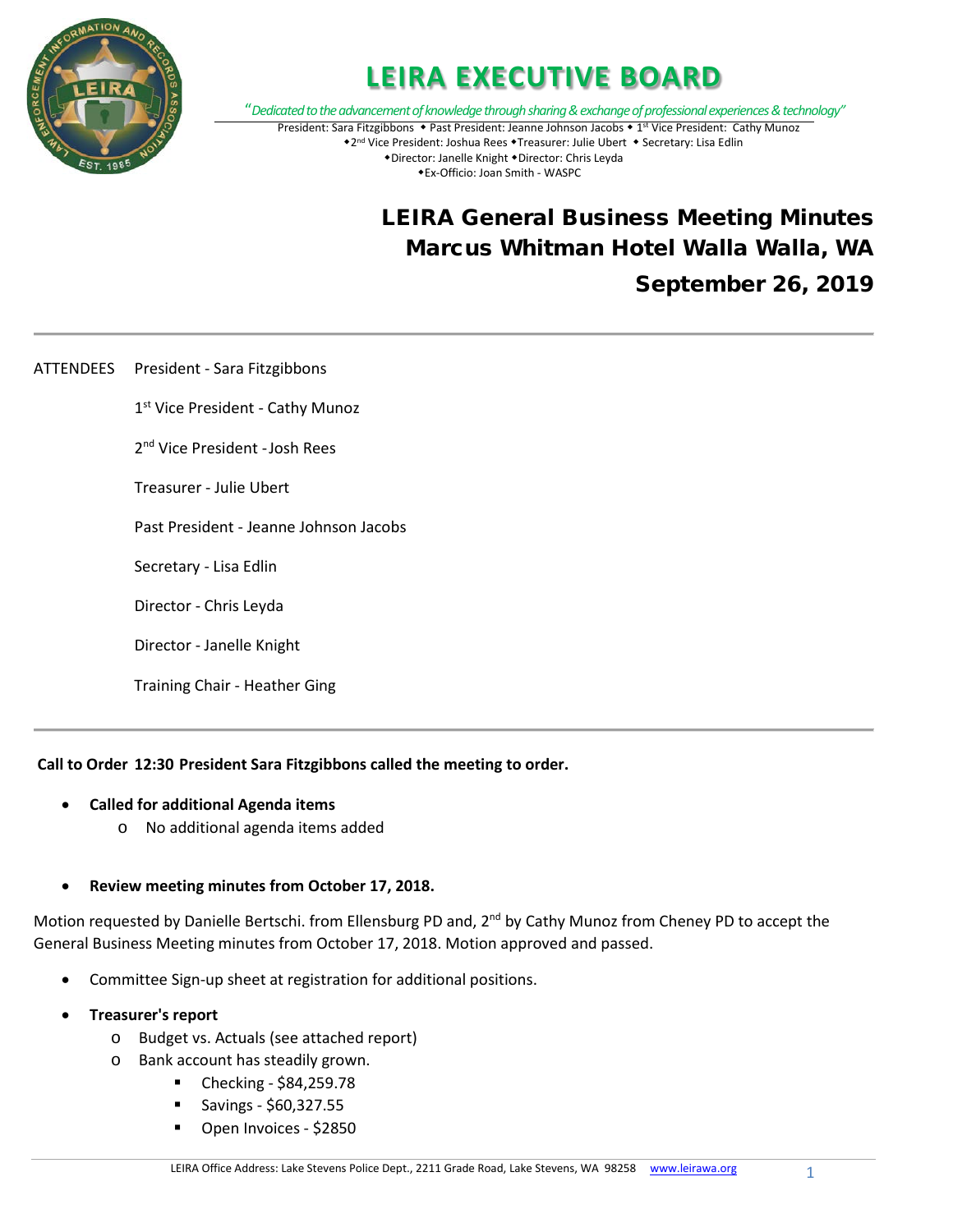

# **LEIRA EXECUTIVE BOARD**

"*Dedicated to the advancement of knowledge through sharing & exchange of professional experiences & technology"*

President: Sara Fitzgibbons • Past President: Jeanne Johnson Jacobs • 1st Vice President: Cathy Munoz \*2<sup>nd</sup> Vice President: Joshua Rees \*Treasurer: Julie Ubert \* Secretary: Lisa Edlin \*Director: Janelle Knight \*Director: Chris Leyda

Ex-Officio: Joan Smith - WASPC

Motion requested by Jeanne Johnson Jacobs and, 2<sup>nd</sup> by Janelle Knight to accept the Treasurers report. Motion approved and passed

#### • **2019 Executive Board Election Results – 2020 Board Positions – Jeanne Johnson Jacobs**

- o President Sara Fitzgibbons, King County Sheriff's Office
- o 1<sup>st</sup> Vice President Cathy Munoz, Cheney Police Department
- o 2nd Vice President Chris Leyda, Snohomish County Sheriff's Office
- o Secretary Kirsty Jones, Clyde Hill Police Department
- o Treasurer Vacant
- o Past President, Jeanne Johnson Jacobs, Everett Police Department
- o Director Lisa Edlin, Oak Harbor Police Department
- o Director- Janelle Knight, Snoqualmie Police Department
- o Director Melinda Matlock, Island County Sheriff's Office
- Bylaw Changes Jeanne Johnson Jacobs
	- o The bylaw changes were accepted by the membership via online ballots.

The Executive Board is recommending a change to the bylaws to help deal with vacancies on the Executive Board. The effect of the change is to renumber Article VI Section 4 to Article Vi Section 3. Article VI Section 4 is then changed to allow for a 2nd board member to be appointed from the same agency but limit the voting rights to only the elected member.

### **Current Language:**

### Section 3

In the event of a vacancy in an Association office, caused by prolonged absence, disability, resignation or termination, the Executive Board shall appoint a qualified member to serve the balance of the term.

### Section 4

Officers shall be elected by ballot at the fall meeting with installation of officers taking place prior to the end of the conference. To be eligible for election as an officer or as a director, a member must be in the Active or Life classification and no more than one member of an agency shall serve as an officer or director at any one time. To be eligible for candidate for President, a member must have served one (1) full year as an Executive Board Member within the last two (2) years.

### **Proposed Language:**

### Section 3

Officers shall be elected by ballot at the fall meeting with installation of officers taking place prior to the end of the conference. To be eligible for election as an officer or as a director, a member must be in the Active or Life